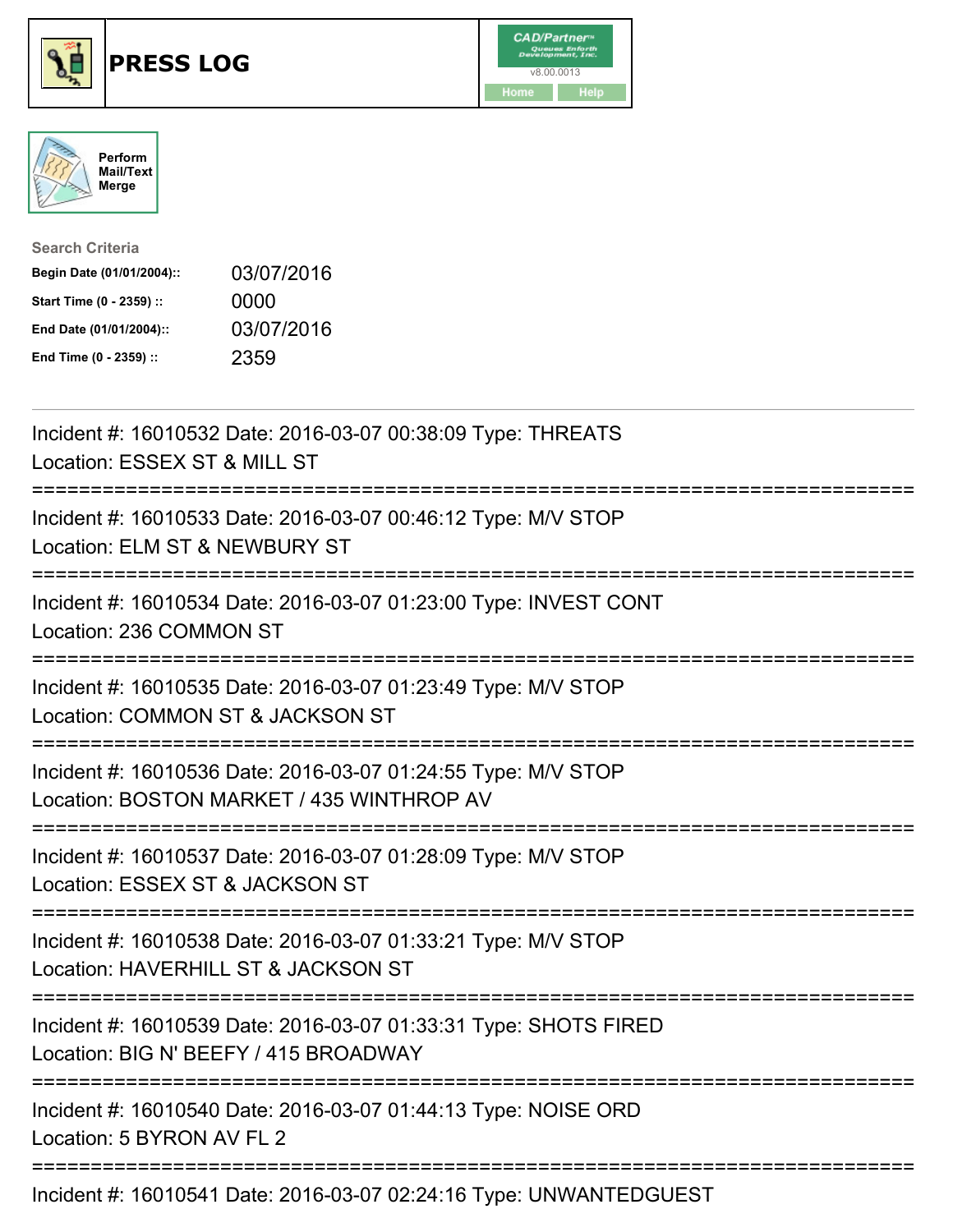| Location: DAYBREAK SHELTER / 19 WINTER ST                                                                           |
|---------------------------------------------------------------------------------------------------------------------|
| Incident #: 16010542 Date: 2016-03-07 02:51:52 Type: M/V STOP<br>Location: BROADWAY & HAVERHILL ST                  |
| Incident #: 16010543 Date: 2016-03-07 03:21:13 Type: ASSSIT AMBULANC<br>Location: 1 BEACON AV #224                  |
| Incident #: 16010544 Date: 2016-03-07 03:39:28 Type: A&B PAST<br>Location: LAWRENCE GENERAL HOSPITAL / 1 GENERAL ST |
| Incident #: 16010545 Date: 2016-03-07 03:43:49 Type: DISTURBANCE<br>Location: 430 ESSEX ST                          |
| Incident #: 16010546 Date: 2016-03-07 03:46:12 Type: SHOTS FIRED<br>Location: 336 PARK ST FL 1                      |
| Incident #: 16010547 Date: 2016-03-07 03:53:22 Type: M/V STOP<br>Location: BROADWAY & CROSS ST                      |
| Incident #: 16010548 Date: 2016-03-07 03:59:18 Type: MEDIC SUPPORT<br>Location: 247 FARNHAM ST FL 2                 |
| Incident #: 16010549 Date: 2016-03-07 04:04:28 Type: M/V STOP<br>Location: DEWEY ST & TOWER HILL ST                 |
| Incident #: 16010550 Date: 2016-03-07 04:14:13 Type: M/V STOP<br>Location: CHESTNUT ST & LAWRENCE ST                |
| Incident #: 16010551 Date: 2016-03-07 04:35:39 Type: LARCENY/PAST<br>Location: 351 BROADWAY                         |
| Incident #: 16010552 Date: 2016-03-07 06:00:53 Type: M/V STOP<br>Location: AMESBURY ST & LOWELL ST                  |
| Incident #: 16010553 Date: 2016-03-07 06:54:08 Type: ALARMS<br>Location: 467 BROADWAY #4                            |
| Incident #: 16010554 Date: 2016-03-07 06:56:46 Type: AUTO ACC/PI<br>Location: LAWRENCE ST & LOWELL ST               |
| Incident #: 16010555 Date: 2016-03-07 06:59:33 Type: PARK & WALK                                                    |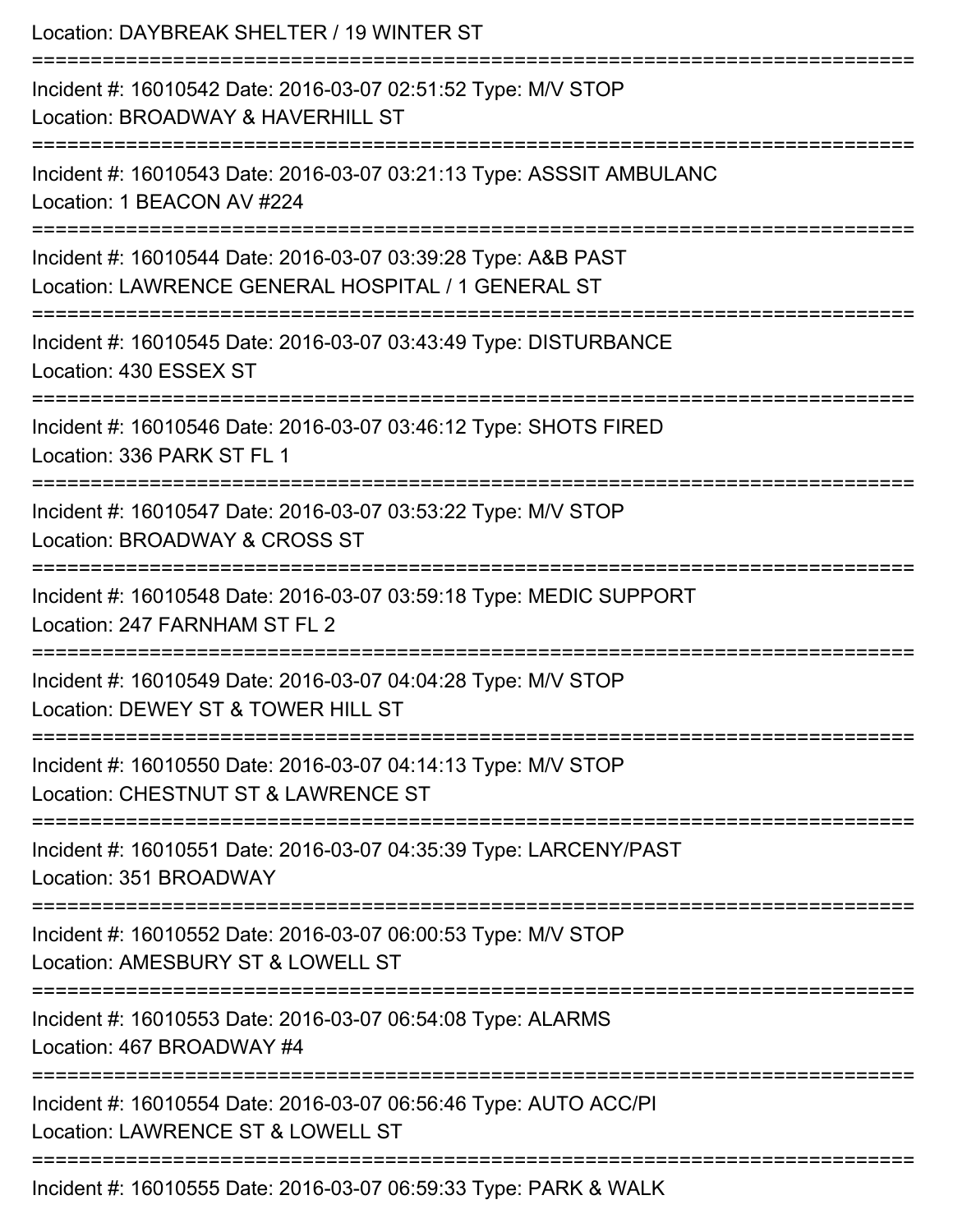| Incident #: 16010556 Date: 2016-03-07 07:11:57 Type: M/V STOP<br>Location: BROADWAY & TREMONT ST                        |
|-------------------------------------------------------------------------------------------------------------------------|
| Incident #: 16010557 Date: 2016-03-07 07:18:29 Type: M/V STOP<br><b>Location: CONGRESS ST</b>                           |
| Incident #: 16010558 Date: 2016-03-07 07:21:16 Type: DETAIL<br>Location: PARKER ST & SALEM ST                           |
| Incident #: 16010559 Date: 2016-03-07 07:42:03 Type: TOW OF M/V<br>Location: SUPERIOR CLEANERS / 37 ESSEX ST & TRESPASS |
| Incident #: 16010560 Date: 2016-03-07 07:45:50 Type: M/V STOP<br>Location: 311 MARKET ST                                |
| Incident #: 16010561 Date: 2016-03-07 07:48:02 Type: CLOSE STREET<br>Location: BUNKERHILL ST & PARK ST                  |
| Incident #: 16010562 Date: 2016-03-07 07:49:14 Type: M/V STOP<br>Location: LOWELL ST & MILTON ST                        |
| Incident #: 16010563 Date: 2016-03-07 07:59:41 Type: M/V STOP<br>Location: 81 ABBOTT ST                                 |
| Incident #: 16010564 Date: 2016-03-07 08:01:51 Type: INVEST CONT<br>Location: 19 WINTER ST                              |
| Incident #: 16010565 Date: 2016-03-07 08:15:14 Type: CLOSE STREET<br>Location: HAVERHILL ST & UNION ST                  |
| Incident #: 16010566 Date: 2016-03-07 08:18:42 Type: CLOSE STREET<br>Location: CORNISH ST & KNOX ST                     |
| Incident #: 16010567 Date: 2016-03-07 08:45:00 Type: DISTURBANCE<br>Location: 360 BROADWAY                              |
| Incident #: 16010568 Date: 2016-03-07 08:57:14 Type: INVEST CONT<br>Location: LAWRENCE HIGH SCHOOL / null               |
| Incident #: 16010569 Date: 2016-03-07 09:07:20 Type: INVEST CONT                                                        |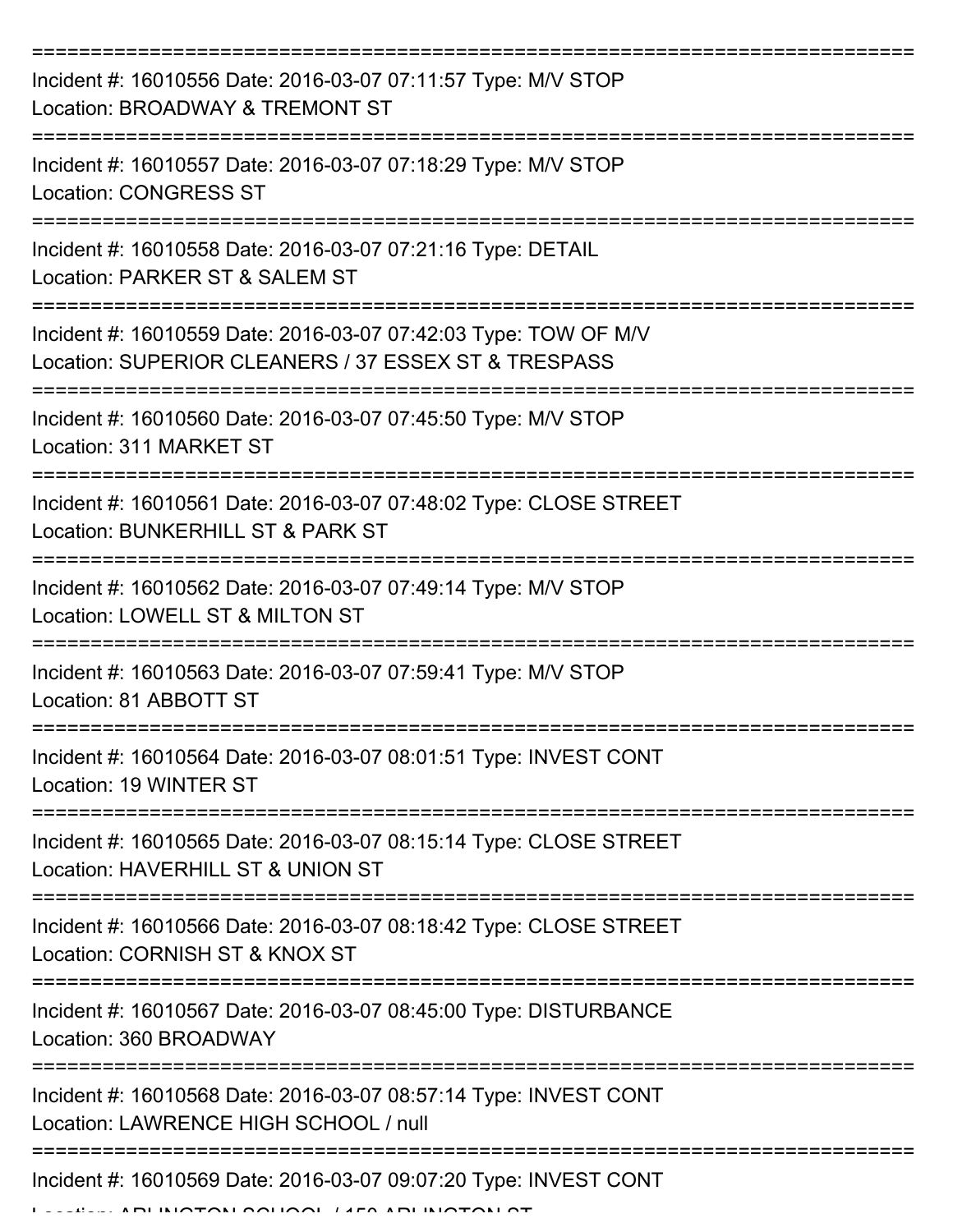| Incident #: 16010570 Date: 2016-03-07 09:11:37 Type: MEDIC SUPPORT<br>Location: 6 MARIE LN                        |
|-------------------------------------------------------------------------------------------------------------------|
| Incident #: 16010571 Date: 2016-03-07 09:40:49 Type: INVESTIGATION<br>Location: 70 N PARISH RD                    |
| Incident #: 16010572 Date: 2016-03-07 09:52:30 Type: INVESTIGATION<br>Location: 90 LOWELL ST                      |
| Incident #: 16010573 Date: 2016-03-07 09:53:16 Type: MEDIC SUPPORT<br>Location: 6 EXCHANGE STREET #1ST FLOOR SIDE |
| Incident #: 16010574 Date: 2016-03-07 09:55:16 Type: THREATS<br>Location: 77 GROTON ST #2                         |
| Incident #: 16010575 Date: 2016-03-07 10:00:39 Type: FIRE<br>Location: 105 S BOWDOIN ST                           |
| Incident #: 16010576 Date: 2016-03-07 10:04:07 Type: SPECIAL CHECK<br>Location: 8 ATKINSON ST                     |
| Incident #: 16010577 Date: 2016-03-07 10:06:34 Type: SPECIAL CHECK<br>Location: 11 WOOD WY                        |
| Incident #: 16010578 Date: 2016-03-07 10:08:06 Type: M/V STOP<br>Location: EXCHANGE ST & MYRTLE ST                |
| Incident #: 16010579 Date: 2016-03-07 10:09:57 Type: DRUG OVERDOSE<br>Location: 352 HAMPSHIRE ST                  |
| Incident #: 16010580 Date: 2016-03-07 10:19:39 Type: ANIMAL COMPL<br>Location: 600 HAVERHILL ST                   |
| Incident #: 16010581 Date: 2016-03-07 10:36:13 Type: M/V STOP<br>Location: 596 HOWARD ST                          |
| Incident #: 16010582 Date: 2016-03-07 10:37:46 Type: SPECIAL CHECK<br>Location: 1 FARLEY ST                       |
| Incident #: 16010583 Date: 2016-03-07 10:44:56 Type: STOL/MV/PAS                                                  |

Location: ALL STON & DLEASANT ST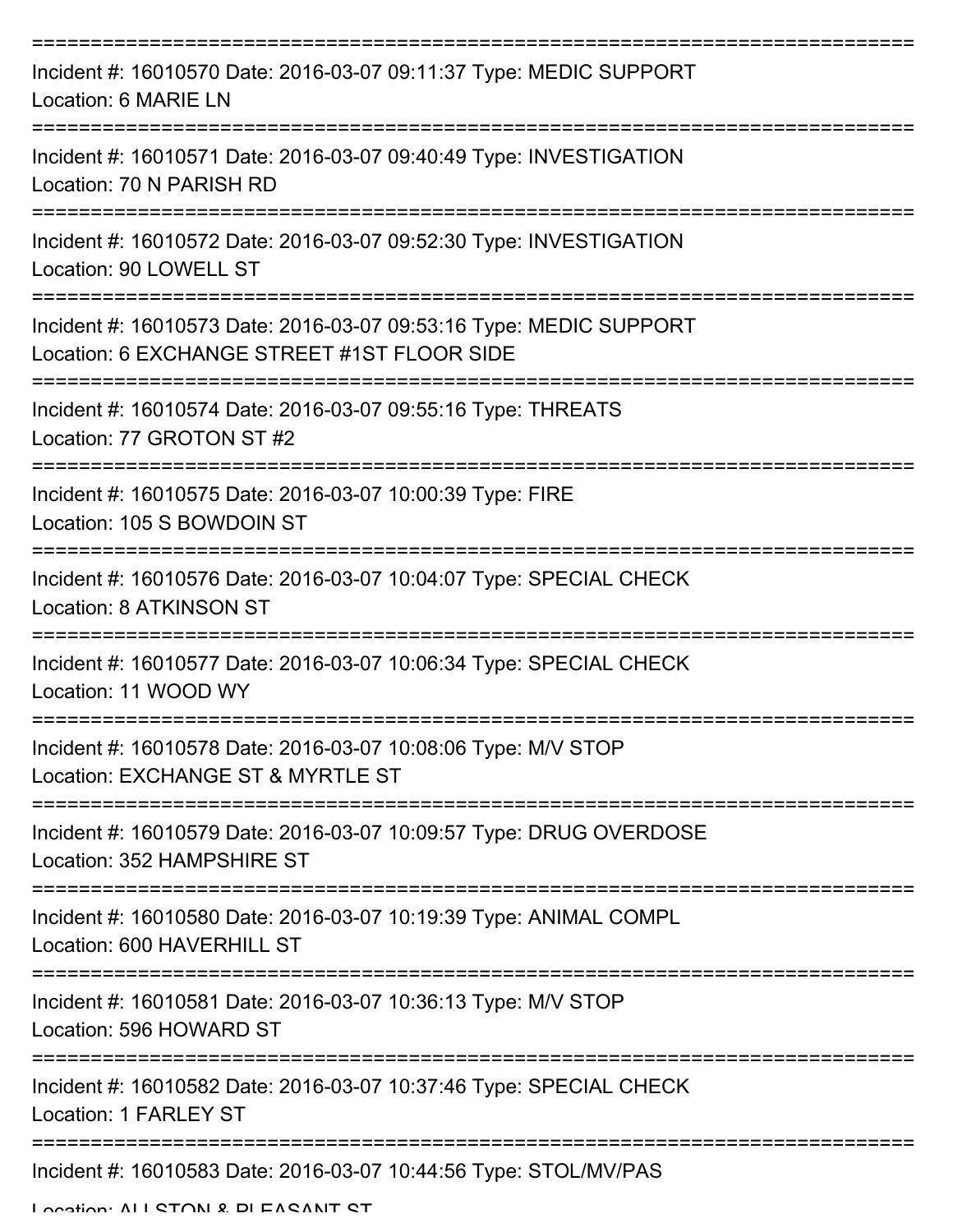| Incident #: 16010584 Date: 2016-03-07 10:51:55 Type: SPECIAL CHECK<br>Location: 19 WINTER ST                                |
|-----------------------------------------------------------------------------------------------------------------------------|
| Incident #: 16010585 Date: 2016-03-07 10:58:54 Type: CK WELL BEING<br>Location: 156 EXCHANGE                                |
| Incident #: 16010587 Date: 2016-03-07 11:04:59 Type: SUS PERS/MV<br>Location: DIAMOND SPRINGS APARTMENTS / 1 BEACON AV      |
| Incident #: 16010586 Date: 2016-03-07 11:07:58 Type: FIGHT<br>Location: 0 BROADWAY                                          |
| Incident #: 16010588 Date: 2016-03-07 11:14:16 Type: INVESTIGATION<br>Location: LAWRENCE HIGH SCHOOL / 70 N PARISH RD       |
| Incident #: 16010589 Date: 2016-03-07 11:15:32 Type: M/V STOP<br>Location: AMESBURY ST & COMMON ST                          |
| Incident #: 16010591 Date: 2016-03-07 11:18:17 Type: LARCENY/PAST<br>Location: 169 NEWBURY ST                               |
| ================<br>Incident #: 16010590 Date: 2016-03-07 11:20:22 Type: ALARM/BURG<br>Location: 68 KENDALL ST              |
| Incident #: 16010592 Date: 2016-03-07 11:21:20 Type: M/V STOP<br>Location: FALLS BRIDGE / null                              |
| Incident #: 16010593 Date: 2016-03-07 11:26:32 Type: DRUG VIO<br><b>Location: MT VERNON</b>                                 |
| -------------------------<br>Incident #: 16010594 Date: 2016-03-07 11:31:42 Type: NEIGHBOR PROB<br>Location: 81 CROSS ST #2 |
| Incident #: 16010595 Date: 2016-03-07 11:38:53 Type: M/V STOP<br>Location: 200 COMMON ST                                    |
| Incident #: 16010596 Date: 2016-03-07 11:41:54 Type: M/V STOP<br>Location: 30 WINTHROP AV                                   |
| Incident #: 16010597 Date: 2016-03-07 11:45:50 Type: M/V STOP<br>Location: 429 SOUTH UNION                                  |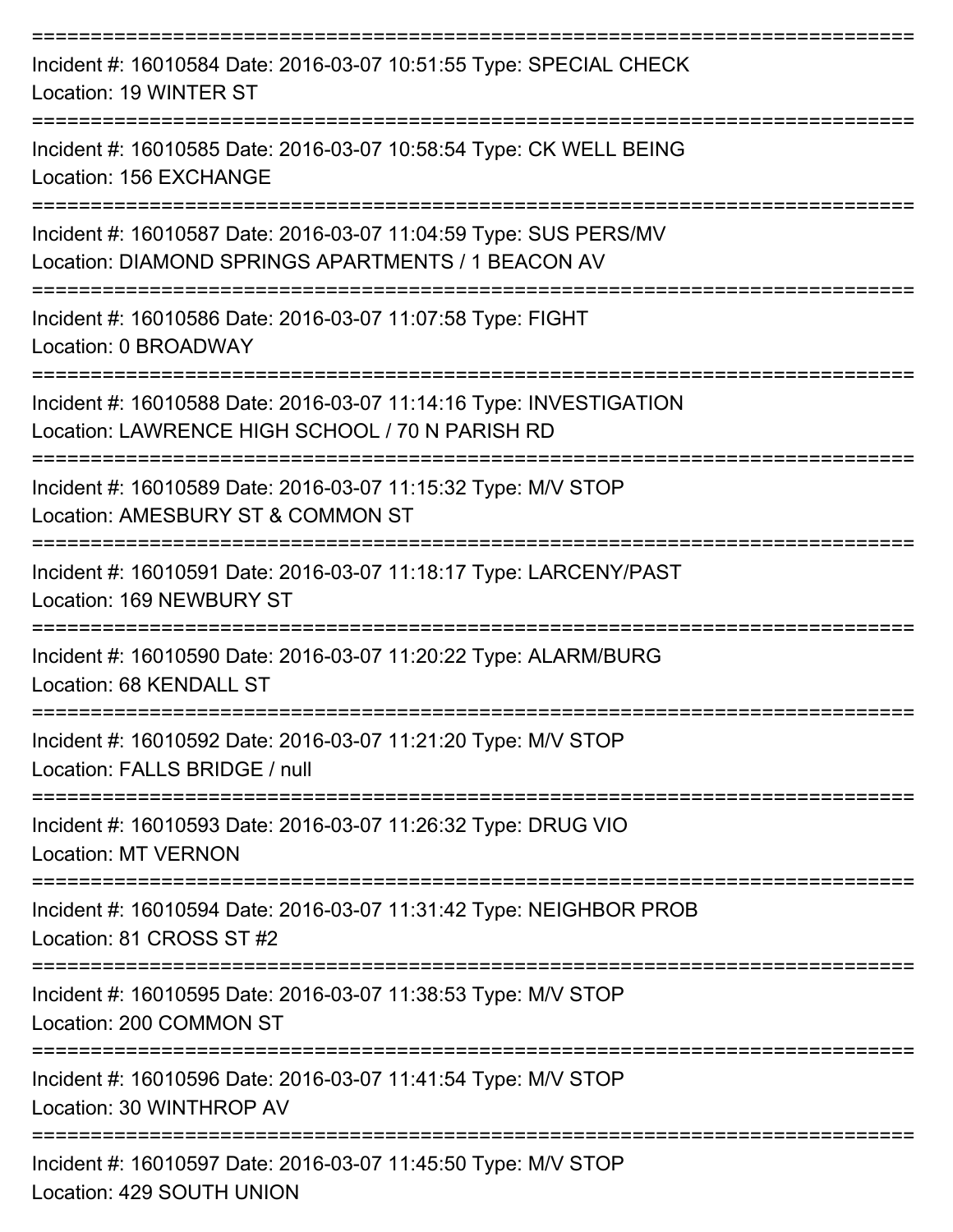| Incident #: 16010598 Date: 2016-03-07 11:55:07 Type: M/V STOP<br>Location: OSGOOD ST & SALEM ST                                               |
|-----------------------------------------------------------------------------------------------------------------------------------------------|
| ==================<br>Incident #: 16010599 Date: 2016-03-07 12:05:42 Type: M/V STOP<br>Location: OSGOOD ST & SALEM ST                         |
| Incident #: 16010600 Date: 2016-03-07 12:11:27 Type: M/V STOP<br>Location: LAWRENCE ST & LOWELL ST                                            |
| ======================<br>----------------<br>Incident #: 16010601 Date: 2016-03-07 12:14:29 Type: M/V STOP<br>Location: OSGOOD ST & SALEM ST |
| ================================<br>Incident #: 16010603 Date: 2016-03-07 12:22:20 Type: DISTURBANCE<br>Location: 611 COMMON ST               |
| Incident #: 16010602 Date: 2016-03-07 12:22:21 Type: M/V STOP<br>Location: OSGOOD ST & SALEM ST                                               |
| ====================================<br>Incident #: 16010604 Date: 2016-03-07 12:33:00 Type: GENERAL SERV<br>Location: 333 HOWARD ST          |
| Incident #: 16010605 Date: 2016-03-07 12:38:10 Type: 209A/SERVE<br>Location: 115 ALDER ST                                                     |
| Incident #: 16010606 Date: 2016-03-07 12:39:15 Type: LOST PROPERTY<br>Location: 395 MERRIMACK ST                                              |
| Incident #: 16010607 Date: 2016-03-07 12:42:42 Type: ALARM/BURG<br>Location: 51 S CANAL ST #1                                                 |
| Incident #: 16010608 Date: 2016-03-07 12:46:08 Type: M/V STOP<br>Location: 605 S UNION ST                                                     |
| Incident #: 16010609 Date: 2016-03-07 12:52:27 Type: M/V STOP<br>Location: 556 S UNION ST                                                     |
| Incident #: 16010610 Date: 2016-03-07 12:54:30 Type: ANIMAL COMPL<br>Location: 184 WATER ST                                                   |
| Incident #: 16010611 Date: 2016-03-07 12:59:15 Type: GUN CALL<br>Location: 3 WOODLAND ST #5                                                   |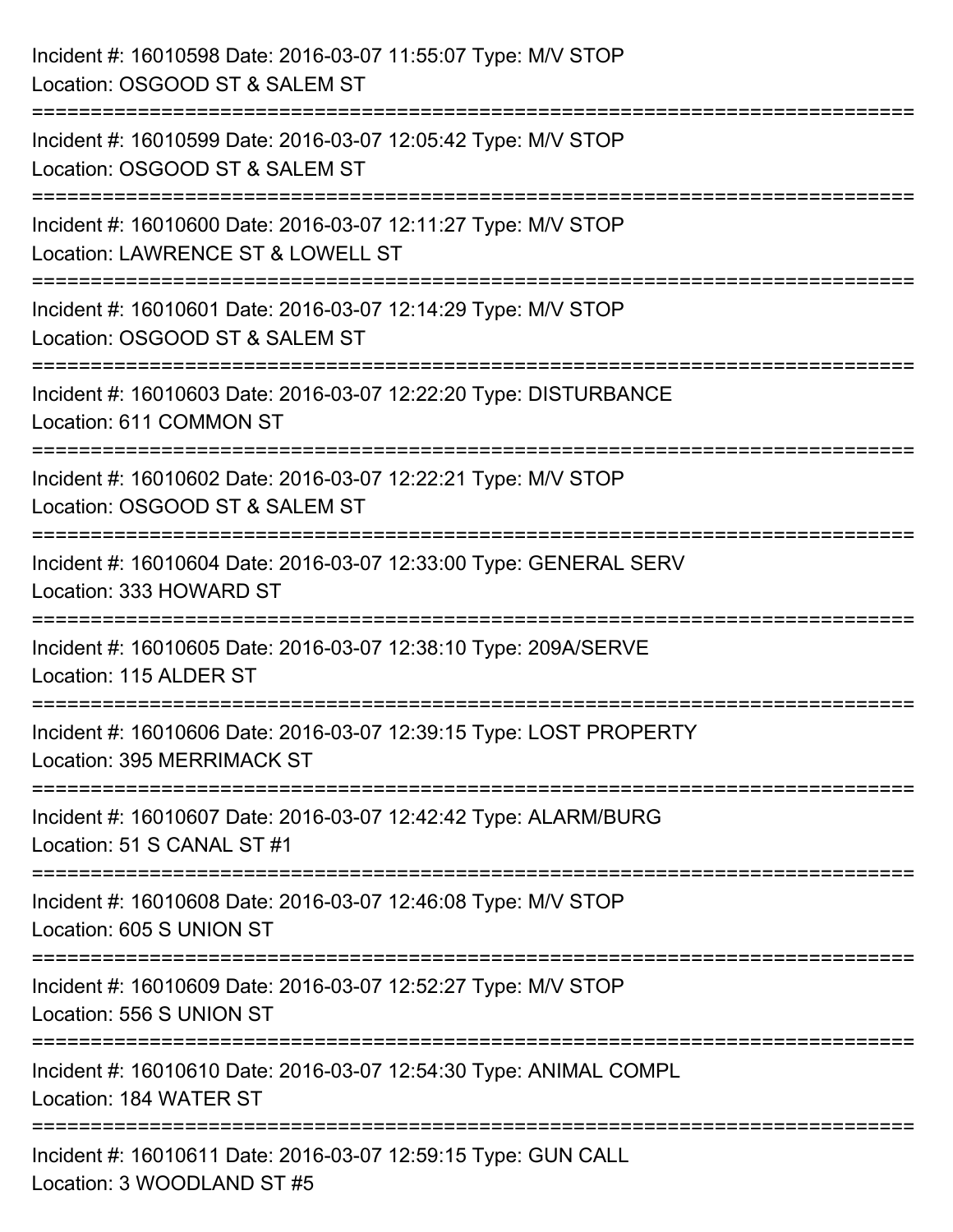| Incident #: 16010613 Date: 2016-03-07 13:01:41 Type: B&E/MV/PAST<br>Location: 673 ESSEX ST #413                                     |
|-------------------------------------------------------------------------------------------------------------------------------------|
| Incident #: 16010612 Date: 2016-03-07 13:07:13 Type: WARRANT SERVE<br><b>Location: BLANCHARD ST</b>                                 |
| Incident #: 16010615 Date: 2016-03-07 13:36:23 Type: ANIMAL COMPL<br>Location: KFC / 490 S UNION ST                                 |
| Incident #: 16010616 Date: 2016-03-07 13:37:32 Type: COURT DOC SERVE<br>Location: 24 LESLIE ST                                      |
| Incident #: 16010617 Date: 2016-03-07 13:41:01 Type: 209A/SERVE<br>Location: 23 CAMELA TIOLI WY<br>================================ |
| Incident #: 16010618 Date: 2016-03-07 13:41:57 Type: KEEP PEACE<br>Location: 10 DIAMOND ST #15                                      |
| Incident #: 16010619 Date: 2016-03-07 13:49:35 Type: DISABLED MV<br>Location: AMESBURY ST & ESSEX ST                                |
| Incident #: 16010620 Date: 2016-03-07 13:54:04 Type: MEDIC SUPPORT<br>Location: 83 WEST ST FL 3                                     |
| Incident #: 16010621 Date: 2016-03-07 14:37:02 Type: DRUG VIO<br>Location: ST MARY'S CEMETARY GARAGE / 29 BARKER ST                 |
| Incident #: 16010622 Date: 2016-03-07 14:53:37 Type: COURT DOC SERVE<br>Location: 99 STEARNS AV                                     |
| Incident #: 16010623 Date: 2016-03-07 14:56:44 Type: 209A/SERVE<br>Location: 19 POPLAR ST                                           |
| Incident #: 16010624 Date: 2016-03-07 14:58:57 Type: M/V STOP<br>Location: OSGOOD ST & SALEM ST                                     |
| Incident #: 16010625 Date: 2016-03-07 15:04:42 Type: GENERAL SERV<br>Location: ANDOVER ST & PARKER ST                               |
| Incident #: 16010627 Date: 2016-03-07 15:08:47 Type: AUTO ACC/NO PI<br>Location: CARVER & SALEM                                     |

===========================================================================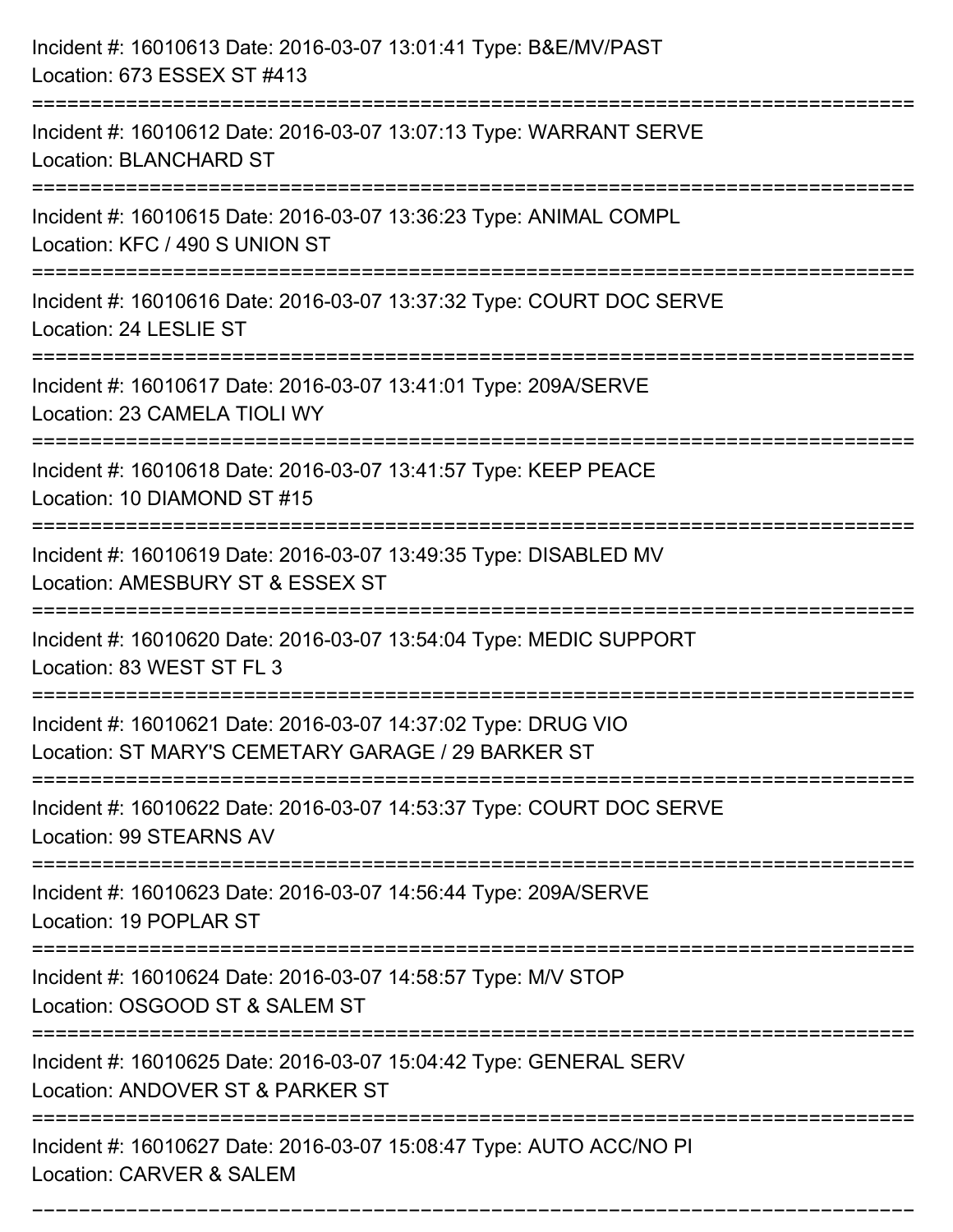| Incident #: 16010626 Date: 2016-03-07 15:09:18 Type: AUTO ACC/NO PI<br>Location: CARVER ST & MERRIMACK ST<br>======================                                |
|--------------------------------------------------------------------------------------------------------------------------------------------------------------------|
| Incident #: 16010628 Date: 2016-03-07 15:43:08 Type: KEEP PEACE<br>Location: 10 MT VERNON TER                                                                      |
| Incident #: 16010629 Date: 2016-03-07 15:48:11 Type: NEIGHBOR PROB<br>Location: 188 GARDEN ST #6<br>====================================<br>====================== |
| Incident #: 16010630 Date: 2016-03-07 15:48:47 Type: MAL DAMAGE<br>Location: 135 FARNHAM ST                                                                        |
| Incident #: 16010631 Date: 2016-03-07 15:54:55 Type: CK WELL BEING<br>Location: 50 BROADWAY<br>:===============================                                    |
| Incident #: 16010632 Date: 2016-03-07 16:01:07 Type: M/V STOP<br>Location: ANDOVER ST & S BROADWAY                                                                 |
| Incident #: 16010633 Date: 2016-03-07 16:03:01 Type: M/V STOP<br>Location: AMESBURY ST & LOWELL ST                                                                 |
| Incident #: 16010634 Date: 2016-03-07 16:10:22 Type: UNWANTEDGUEST<br>Location: 205 BROADWAY                                                                       |
| Incident #: 16010635 Date: 2016-03-07 16:19:15 Type: M/V STOP<br>Location: BROADWAY & CROSS ST                                                                     |
| Incident #: 16010636 Date: 2016-03-07 16:26:49 Type: DRUG VIO<br>Location: BYRON AV & CYPRESS AV                                                                   |
| Incident #: 16010637 Date: 2016-03-07 16:35:56 Type: UNWANTEDGUEST<br>Location: 30 GREENFIELD ST                                                                   |
| Incident #: 16010638 Date: 2016-03-07 16:44:38 Type: LOUD NOISE<br>Location: 168 SPRUCE ST FL 2                                                                    |
| Incident #: 16010639 Date: 2016-03-07 17:05:33 Type: NOISE ORD<br>Location: 349 LAWRENCE ST                                                                        |
| Incident #: 16010640 Date: 2016-03-07 17:07:40 Type: AUTO ACC/NO PI<br><b>Location: MANCHESTER ST</b>                                                              |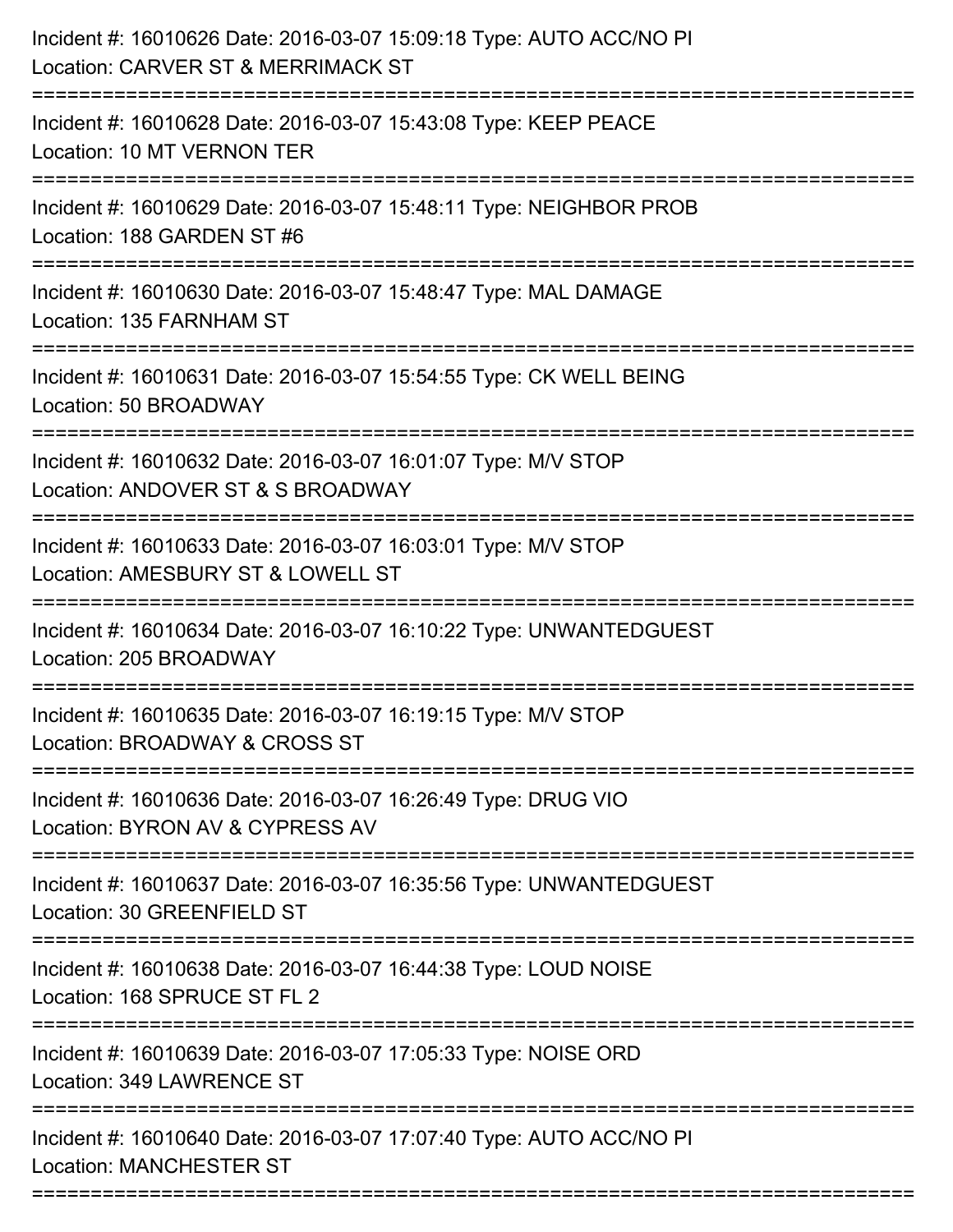Location: HESS GAS / 615 BROADWAY

| Incident #: 16010642 Date: 2016-03-07 17:18:36 Type: NOTIFICATION<br>Location: 486 HAVERHILL ST FL 1                |
|---------------------------------------------------------------------------------------------------------------------|
| Incident #: 16010643 Date: 2016-03-07 17:20:59 Type: ALARM/BURG<br>Location: SLAUGHTER RESIDENCE / 30 GREENFIELD ST |
| Incident #: 16010644 Date: 2016-03-07 17:24:28 Type: NOISE ORD<br>Location: 198 ESSEX ST #105 FL 1                  |
| Incident #: 16010645 Date: 2016-03-07 17:42:37 Type: CK WELL BEING<br>Location: 18 CRESTWOOD CIR                    |
| Incident #: 16010646 Date: 2016-03-07 17:45:50 Type: NEIGHBOR PROB<br>Location: 188 GARDEN ST #6 FL 1               |
| Incident #: 16010647 Date: 2016-03-07 17:48:39 Type: M/V STOP<br>Location: 85 MANCHESTER ST                         |
| Incident #: 16010648 Date: 2016-03-07 17:49:38 Type: DISTURBANCE<br>Location: 30 GREENFIELD ST                      |
| Incident #: 16010649 Date: 2016-03-07 17:51:10 Type: INVEST CONT<br>Location: 312 WATER ST                          |
| Incident #: 16010650 Date: 2016-03-07 17:52:18 Type: B&E/PAST<br>Location: 128 ABBOTT ST FL 2                       |
| Incident #: 16010651 Date: 2016-03-07 17:55:42 Type: DISTURBANCE<br>Location: 73 JACKSON ST #5E FL 4                |
| Incident #: 16010652 Date: 2016-03-07 18:02:46 Type: SUICIDE ATTEMPT<br>Location: 161 BAILEY ST #4                  |
| Incident #: 16010653 Date: 2016-03-07 18:23:33 Type: DISTURBANCE<br>Location: 51 AMES ST FL 2                       |
| Incident #: 16010654 Date: 2016-03-07 19:20:58 Type: INVEST CONT<br>Location: 312 WATER ST                          |
|                                                                                                                     |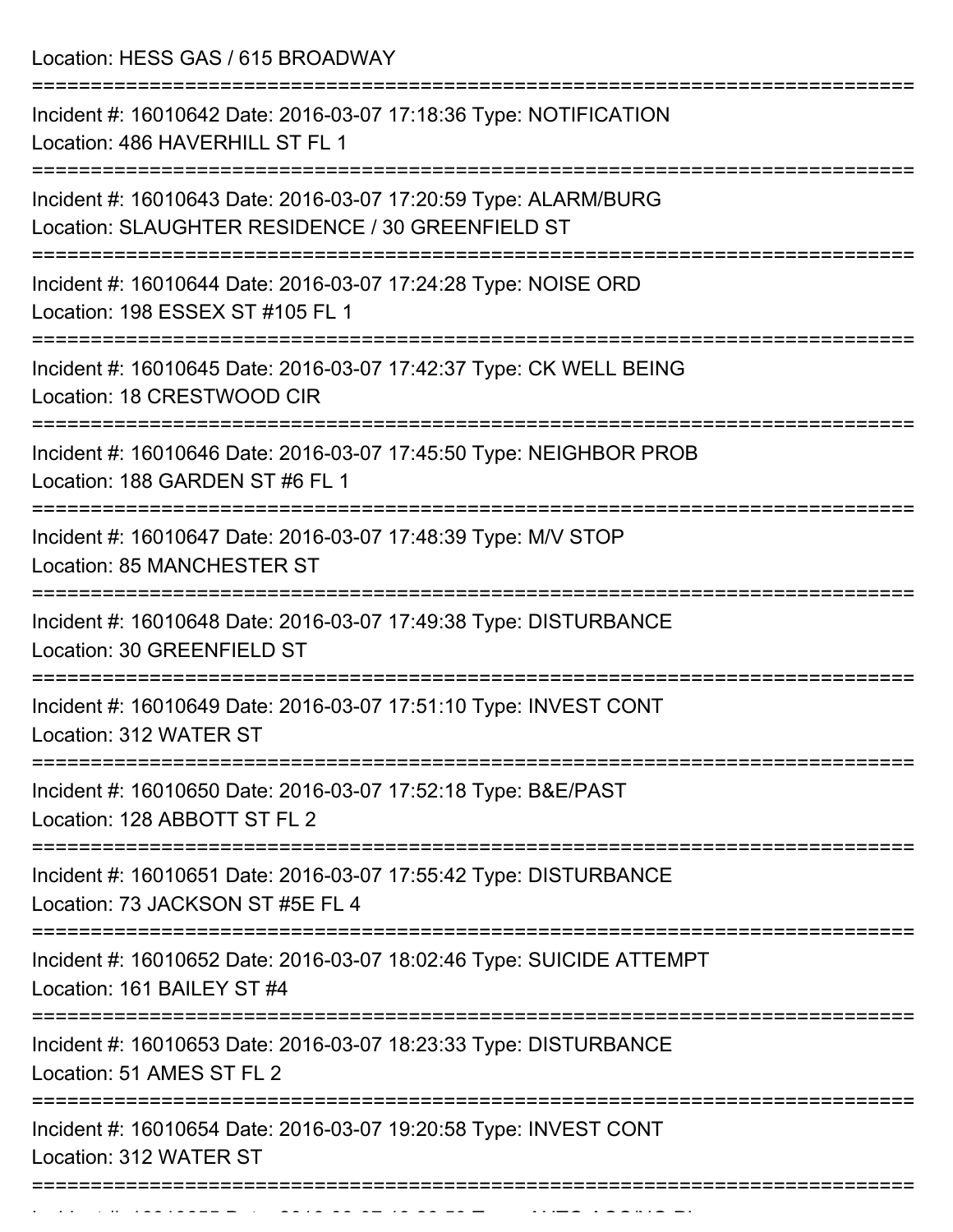Location: BROADWAY & CROSS ST

=========================================================================== Incident #: 16010656 Date: 2016-03-07 19:40:52 Type: M/V STOP Location: S UNION ST & WINTHROP AV =========================================================================== Incident #: 16010657 Date: 2016-03-07 19:45:52 Type: SPECIAL CHECK Location: BURGER KING / 187 BROADWAY =========================================================================== Incident #: 16010658 Date: 2016-03-07 19:45:56 Type: M/V STOP Location: HIGH ST =========================================================================== Incident #: 16010659 Date: 2016-03-07 19:46:18 Type: MV/BLOCKING Location: 24 FULTON ST =========================================================================== Incident #: 16010660 Date: 2016-03-07 20:06:23 Type: M/V STOP Location: BROADWAY & TREMONT ST =========================================================================== Incident #: 16010661 Date: 2016-03-07 20:07:18 Type: M/V STOP Location: SUMMER ST & UNION ST =========================================================================== Incident #: 16010662 Date: 2016-03-07 20:13:44 Type: ACCOSTING Location: 282 BROADWAY =========================================================================== Incident #: 16010663 Date: 2016-03-07 20:17:24 Type: M/V STOP Location: BROOK ST & UNION ST =========================================================================== Incident #: 16010664 Date: 2016-03-07 20:29:20 Type: SUS PERS/MV Location: 24 DANA ST =========================================================================== Incident #: 16010665 Date: 2016-03-07 20:38:26 Type: SUS PERS/MV Location: 170 MAY ST =========================================================================== Incident #: 16010666 Date: 2016-03-07 20:47:40 Type: SPECIAL CHECK Location: BROADWAY & CROSS ST =========================================================================== Incident #: 16010667 Date: 2016-03-07 21:16:27 Type: SPECIAL CHECK Location: BROADWAY & CROSS ST =========================================================================== Incident #: 16010668 Date: 2016-03-07 21:24:33 Type: M/V STOP Location: ANDOVER ST & BEACON ST =============================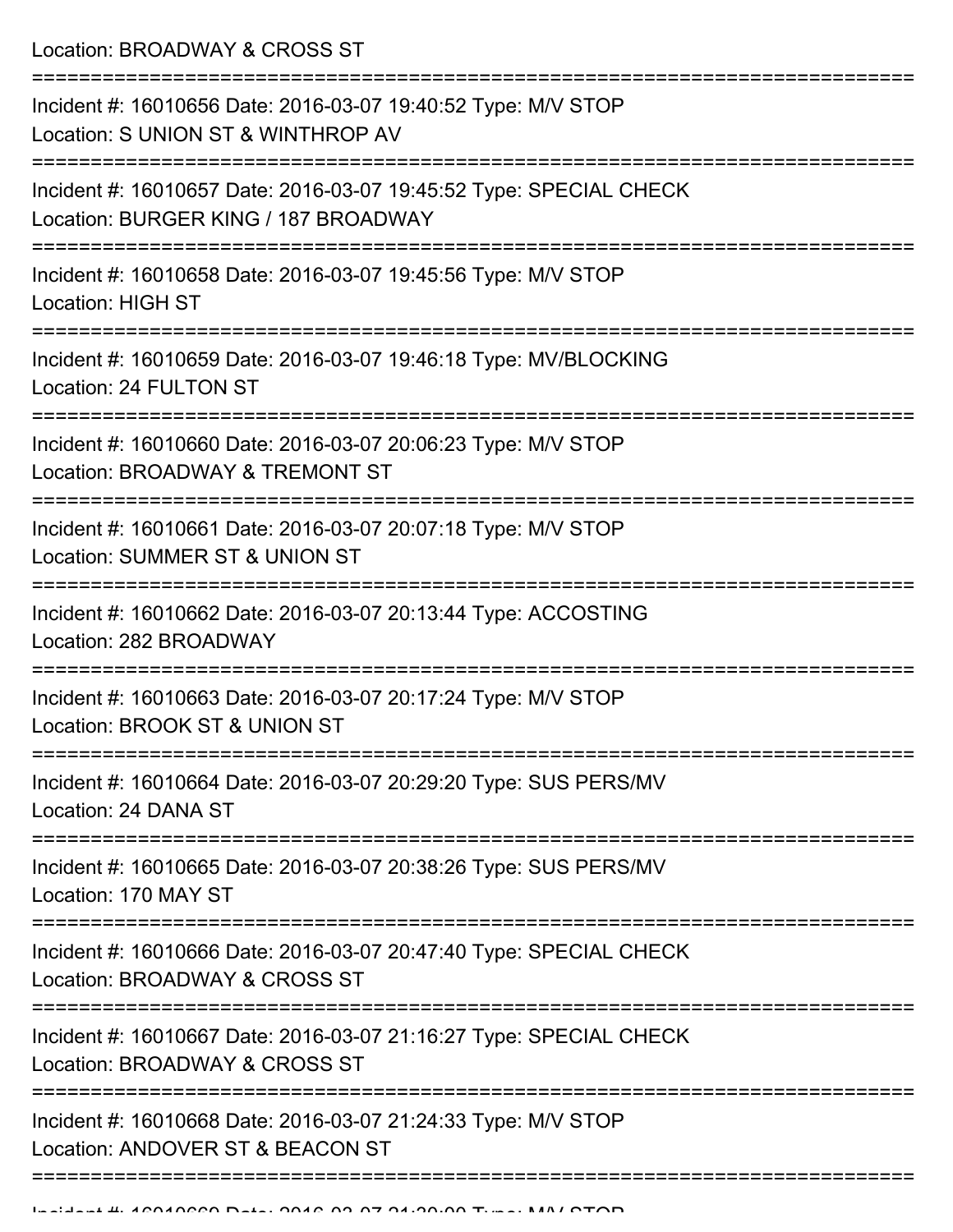| Location: MARKET ST & PARKER ST                                                                              |
|--------------------------------------------------------------------------------------------------------------|
| Incident #: 16010670 Date: 2016-03-07 21:31:57 Type: EXTRA SURVEIL<br>Location: BROADWAY & CROSS ST          |
| Incident #: 16010671 Date: 2016-03-07 21:33:57 Type: MUTUAL AID<br><b>Location: RESERVOIR ST</b>             |
| Incident #: 16010672 Date: 2016-03-07 21:35:42 Type: SPECIAL CHECK<br>Location: BROADWAY & CROSS ST          |
| Incident #: 16010673 Date: 2016-03-07 21:36:36 Type: M/V STOP<br><b>Location: 5 MANCHESTER</b>               |
| Incident #: 16010674 Date: 2016-03-07 21:41:30 Type: WARRANT SERVE<br>Location: 77 S UNION ST                |
| Incident #: 16010675 Date: 2016-03-07 21:44:15 Type: M/V STOP<br><b>Location: RESERVOIR ST</b>               |
| Incident #: 16010676 Date: 2016-03-07 21:59:00 Type: EXTRA SURVEIL<br>Location: BROADWAY & CROSS ST          |
| Incident #: 16010677 Date: 2016-03-07 22:02:41 Type: ALARM/BURG<br>Location: 3 DOGS DINER / 13 S BROADWAY    |
| Incident #: 16010678 Date: 2016-03-07 22:03:51 Type: M/V STOP<br>Location: ALLSTON ST & HIGH ST              |
| Incident #: 16010679 Date: 2016-03-07 22:07:08 Type: M/V STOP<br>Location: ALLSTON ST & HOWARD ST            |
| Incident #: 16010680 Date: 2016-03-07 22:14:02 Type: WARRANT SERVE<br>Location: 1087 ESSEX ST                |
| Incident #: 16010682 Date: 2016-03-07 22:17:45 Type: DISTURBANCE<br>Location: 190 LAWRENCE ST                |
| Incident #: 16010681 Date: 2016-03-07 22:19:16 Type: M/V STOP<br>Location: SHOWCASE CINEMA / 141 WINTHROP AV |
| Incident #: 16010683 Date: 2016-03-07 22:28:37 Type: NEIGHBOR PROB                                           |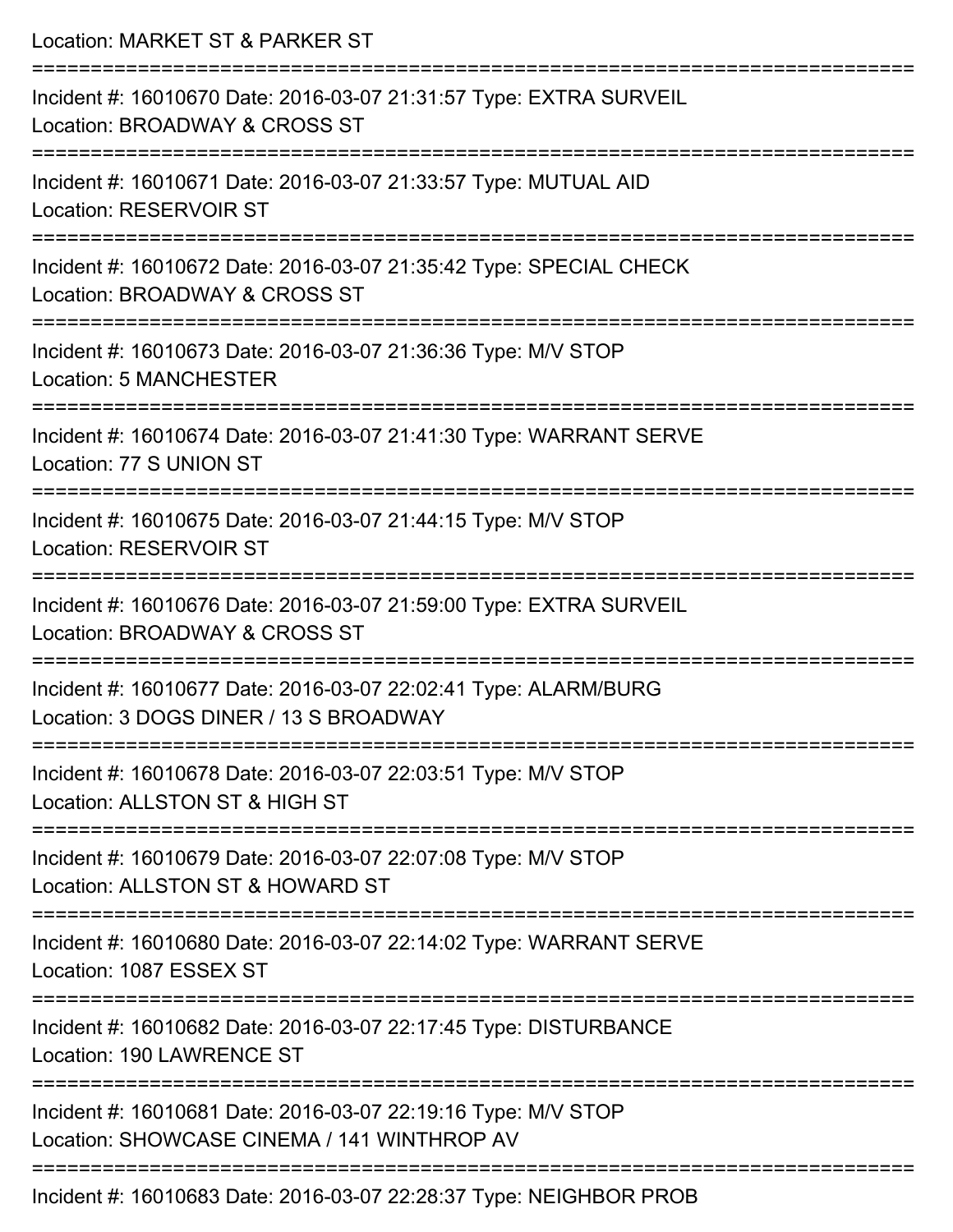| Incident #: 16010684 Date: 2016-03-07 22:29:41 Type: ALARM/HOLD<br>Location: ALEMANY AUTO REPAIRS / 27 KNOX ST        |
|-----------------------------------------------------------------------------------------------------------------------|
| Incident #: 16010685 Date: 2016-03-07 22:34:38 Type: M/V STOP<br>Location: BROADWAY & HAVERHILL ST                    |
| Incident #: 16010686 Date: 2016-03-07 22:38:29 Type: M/V STOP<br>Location: 190 LAWRENCE ST                            |
| Incident #: 16010687 Date: 2016-03-07 22:42:17 Type: NOISE ORD<br>Location: 76 PHILLIPS ST #3 FL 3                    |
| Incident #: 16010688 Date: 2016-03-07 22:43:09 Type: NOISE ORD<br>Location: COMMON ST & NEWBURY ST                    |
| Incident #: 16010689 Date: 2016-03-07 22:54:52 Type: SPECIAL CHECK<br>Location: BROADWAY & CROSS ST                   |
| Incident #: 16010690 Date: 2016-03-07 22:58:32 Type: DISTURBANCE<br>Location: COADY'S TOWING SERVICE / 139 MARSTON ST |
| Incident #: 16010691 Date: 2016-03-07 23:10:03 Type: M/V STOP<br>Location: BROADWAY & LOWELL ST                       |
| Incident #: 16010692 Date: 2016-03-07 23:12:22 Type: M/V STOP<br>Location: HAVERHILL ST & MARGIN ST                   |
| Incident #: 16010693 Date: 2016-03-07 23:13:56 Type: M/V STOP<br>Location: 598 HAVERHILL ST                           |
| Incident #: 16010694 Date: 2016-03-07 23:15:20 Type: EXTRA SURVEIL<br>Location: BROADWAY & CROSS ST                   |
| Incident #: 16010695 Date: 2016-03-07 23:18:11 Type: M/V STOP<br><b>Location: CURRANT HILL RD</b>                     |
| Incident #: 16010696 Date: 2016-03-07 23:34:13 Type: SUS PERS/MV<br>Location: ABBOTT ST & SHAWSHEEN RD                |
| Incident #: 16010697 Date: 2016-03-07 23:39:32 Type: SUS PERS/MV                                                      |